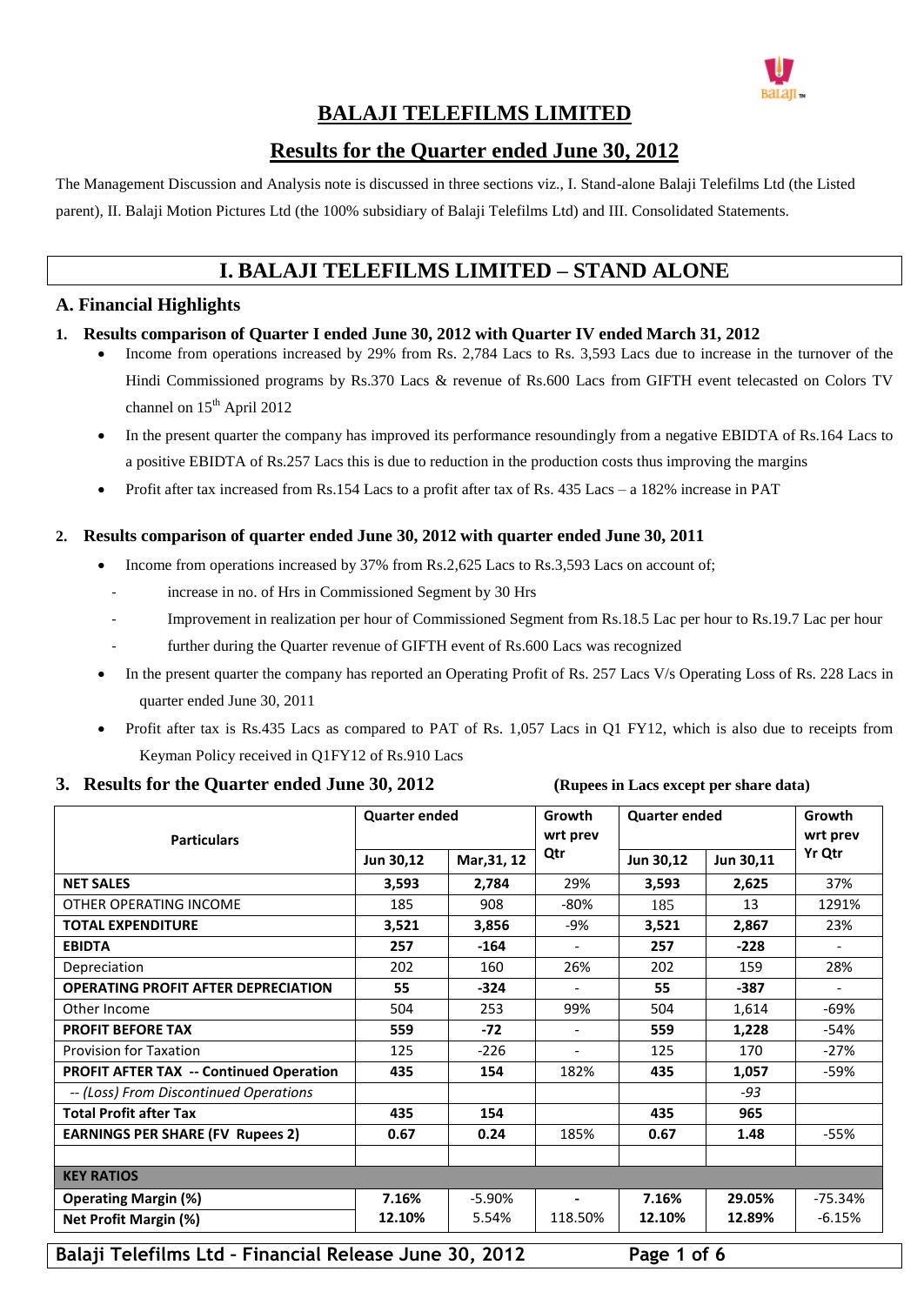

#### **A) For Quarter Ended June 30, 2012 V/s Quarter ended March 31, 2012**

- Realization per hour from Commissioned programming (HSM) increased marginally from Rs. 19.60 Lacs in Q1FY12 to Rs.19.7 Lacs in Q1FY13
- Realization per hour from Sponsored programming reduced from Rs.1.91 Lacs in the previous quarter to Rs.1.88 Lacs per hour in the current quarter
- Hours of Commissioned programs remained increased from 114 hours to 132 hours
- Hours of Sponsored programs increased marginally from 126 hours in previous quarter to 129 hours in the current quarter

#### **B) For Quarter Ended June 30, 2012 V/s Quarter ended June 30, 2011**

- Realization per hour from Commissioned programming (HSM) increased to Rs.19.7 Lacs in the current quarter as against Rs.18.5 Lacs in Q1FY12
- Realization per hour from Sponsored programming reduced from Rs.3.88 Lacs in Q1FY12 to Rs. 1.88 Lacs per hr in Q1FY13
- Hours of Commissioned programs (HSM) increased from 102 hours in Q1FY12 to 132 hours in the current quarter
- Hours of Sponsored programs increased from 105 hours in Q1FY12 to 129 hours in Q1FY13

# • Realization per hour from Sponsored programming reduced from Rs.3.88 Lacs in Q1FY12 to Rs. 1.88<br>
• Hours of Commissioned programs (HSM) increased from 102 hours in Q1FY12 to 132 hours in the commissioned programs increas

| A: | <b>EXISTING SHOWS</b>                    |                |                   |                              |                 |  |
|----|------------------------------------------|----------------|-------------------|------------------------------|-----------------|--|
|    | 1 Hindi Speaking Market - Commissioned   |                | (In Mins)         |                              |                 |  |
|    | <b>SERIAL</b><br><b>CHANNEL</b>          |                | <b>TIME</b>       | <b>DURATION</b>              | <b>SCHEDULE</b> |  |
|    | Pavitra Rishtaa                          | Zee TV         | 9.00pm - 9.30pm   | 0:30                         | 5 times a Week  |  |
|    | Bade Achee Lagte Ho                      | Sony TV        | 10.30pm -11.00pm  | 0:30                         | 4 times a Week  |  |
|    | Parichay                                 | Colors TV      | 9.30pm - 10.00pm  | 0:30                         | 5 times a Week  |  |
|    | Kya Hua Tera Vaada                       | Sony TV        | 10.00pm - 10.30pm | 0:30                         | 4 times a Week  |  |
|    | Gumraah Season II<br>Channel V           |                | 8.00pm - 8.30pm   | 0:30                         | 4 times a Week  |  |
|    |                                          |                |                   |                              |                 |  |
|    | 2 Marathi Speaking Market - Commissioned |                | (In Mins)         |                              |                 |  |
|    | <b>SERIAL</b>                            | <b>TIME</b>    | <b>DURATION</b>   | <b>SCHEDULE</b>              |                 |  |
|    | Rang Maza Vegada                         | Saam TV        | 8.00pm-8.30pm     | 0:30                         | 6 times a Week  |  |
|    | <b>Mission Dosti</b>                     | Saam TV        | 8.30pm - 9.00pm   | 0:30                         | 6 times a Week  |  |
| b) | <b>South Market - Sponsored</b>          |                |                   |                              |                 |  |
|    | <b>SERIAL</b>                            | <b>CHANNEL</b> | <b>TIME</b>       | (In Mins)<br><b>DURATION</b> | <b>SCHEDULE</b> |  |
|    |                                          |                |                   |                              |                 |  |
|    | Kasturi                                  | Sun TV         | 11 am-11.30 am    | 0:30                         | 5 times a Week  |  |
|    | Nuvvu Nachaav                            | Gemini TV      | 2.00pm-2.30pm     | 0:30                         | 5 times a Week  |  |
|    | Kalyani                                  | Udaya TV       | 2.00pm-2.30pm     | 0:30                         | 5 times a Week  |  |
|    | Ugaddi                                   | Udaya TV       | 7 pm -7.30 pm     | 0:30                         | 5 times a Week  |  |

#### **Management Discussion and Analysis on Financial Results of the Company for the Quarter ended June 30, 2012**

#### **1. Revenues**

The Company recorded income from operations in the quarter of Rs.2,845 Lacs as compared to Rs.2,473 Lacs for the quarter ended March 31, 2012. Revenue contribution from Commissioned programming (HSM) was Rs. 2,602 Lacs against Rs. 2,232 Lacs for quarter ended March 31, 2012, while that of Sponsored programming was Rs. 243 Lacs as against Rs. 241 Lacs in the same period.

**Balaji Telefilms Ltd – Financial Release June 30, 2012 Page 2 of 6**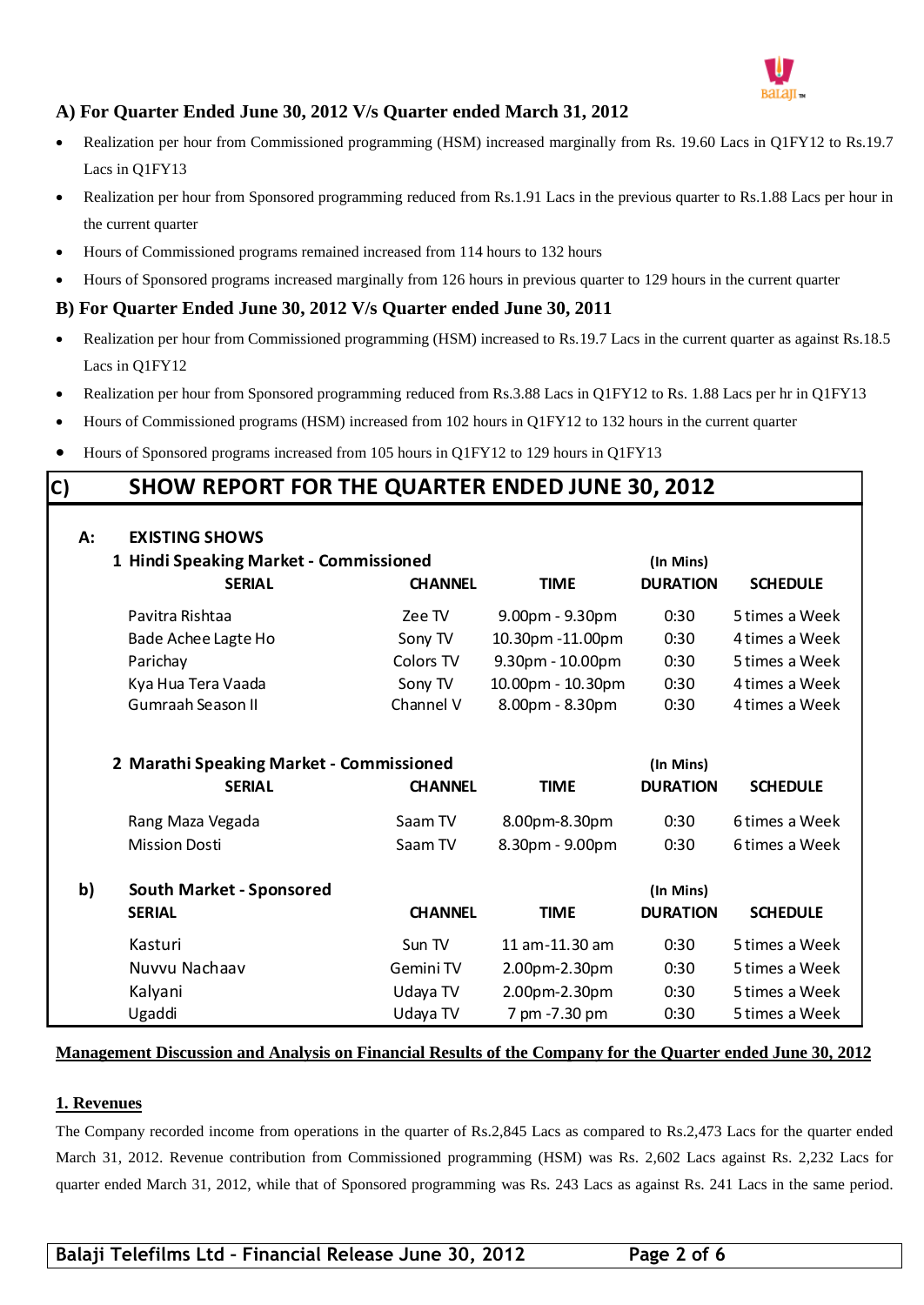

The share of commissioned programming in revenues during the quarter was 91% while that of sponsored programming was 9%. This is due to improved performance in terms of volume and realization of the commissioned programs.

The revenue-wise distribution between commissioned and sponsored programming during the quarter ended June 30, 2012, is as follows:

|                  | <b>Revenue for Q Ending (Rupees in Lacs)</b> |          |          | <b>Percentage</b> |          |      |
|------------------|----------------------------------------------|----------|----------|-------------------|----------|------|
| <b>Show Type</b> | $Jun-12$                                     | $Mar-12$ | $Jun-11$ | $Jun-12$          | $Jun-11$ |      |
| Commissioned*    | 2.602                                        | 2.232    | 1.885    | 91%               | 90%      | 82%  |
| <b>Sponsored</b> | 243                                          | 241      | 407      | 9%                | 10%      | 18%  |
| <b>Total</b>     | 2.845                                        | 2.473    | 2.292    | 100%              | 100%     | 100% |

*(\* Excludes Marathi segment and Event business)*

#### **2. Operational**

#### **A. Content for TV Channel - Programming Mix**

Commissioned & Sponsored Programs

The hour-wise programming distribution during the quarters ended June 30, 2012 as compared to previous year and quarter is as follows:

|                  | <b>Hours for Q Ending</b> |          |          | <b>Percentage</b> |          |          |  |
|------------------|---------------------------|----------|----------|-------------------|----------|----------|--|
| <b>Show Type</b> | $Jun-12$                  | $Mar-12$ | $Jun-11$ | $Jun-12$          | $Mar-12$ | $Jun-11$ |  |
| Commissioned*    | 132                       | 114      | 102      | 51%               | 48%      | 49%      |  |
| <b>Sponsored</b> | 129                       | 126      | 105      | 49%               | 52%      | 51%      |  |
| <b>Total</b>     | 261                       | 240      | 207      | 100%              | 100%     | 100%     |  |

*(\* Excludes Marathi segment and Event business)*

#### **3. Other Income**

The Other Income during the quarter increased from Rs. 253 Lacs in previous quarter to Rs.504 Lacs in Q1FY13 on account of the interest on Income Tax refunds received during the current quarter.

#### **4. Gross Block**

The Company's fixed assets stood at Rs. 3,167 Lacs as on June 30, 2012, this includes investment in office building, leasehold improvements, Production sets & studios, cameras & equipment's.

#### **5. Investments**

As on June 30, 2012, the Company's total investments were at Rs.24,587 Lacs including;

- Rs.3,000 Lacs invested in wholly owned subsidiary – Balaji Motion Pictures Ltd

- Rs. 19,249 Lacs invested in units of mutual funds
- Rs. 2,338 Lacs in the debentures issued by other Bodies corporates & Trusts

As a part of the Company's efforts in the investment of its surplus funds, the company has decided to invest in two funds, set up by 'Indus Balaji Investor Trust' and 'Indus Balaji Education Investor Trust' each, both of which are Domestic Venture Capital Funds registered with SEBI.

Towards its obligations as an investor in the first fund i.e. 'Emerging Markets Media and Entertainment Opportunities Fund I-A',( a Scheme of Indus Balaji Investor Trust), the Company has committed to invest upto Rs.4,000 Lacs, of which the first call of Rs. 800 lakhs was invested in the year 2011-12. The above Indus Balaji Investor Trust is managed by IPB Capital Advisors, LLP (Investment Manager) in which the Company has a 50% stake.

**Balaji Telefilms Ltd – Financial Release June 30, 2012 Page 3 of 6**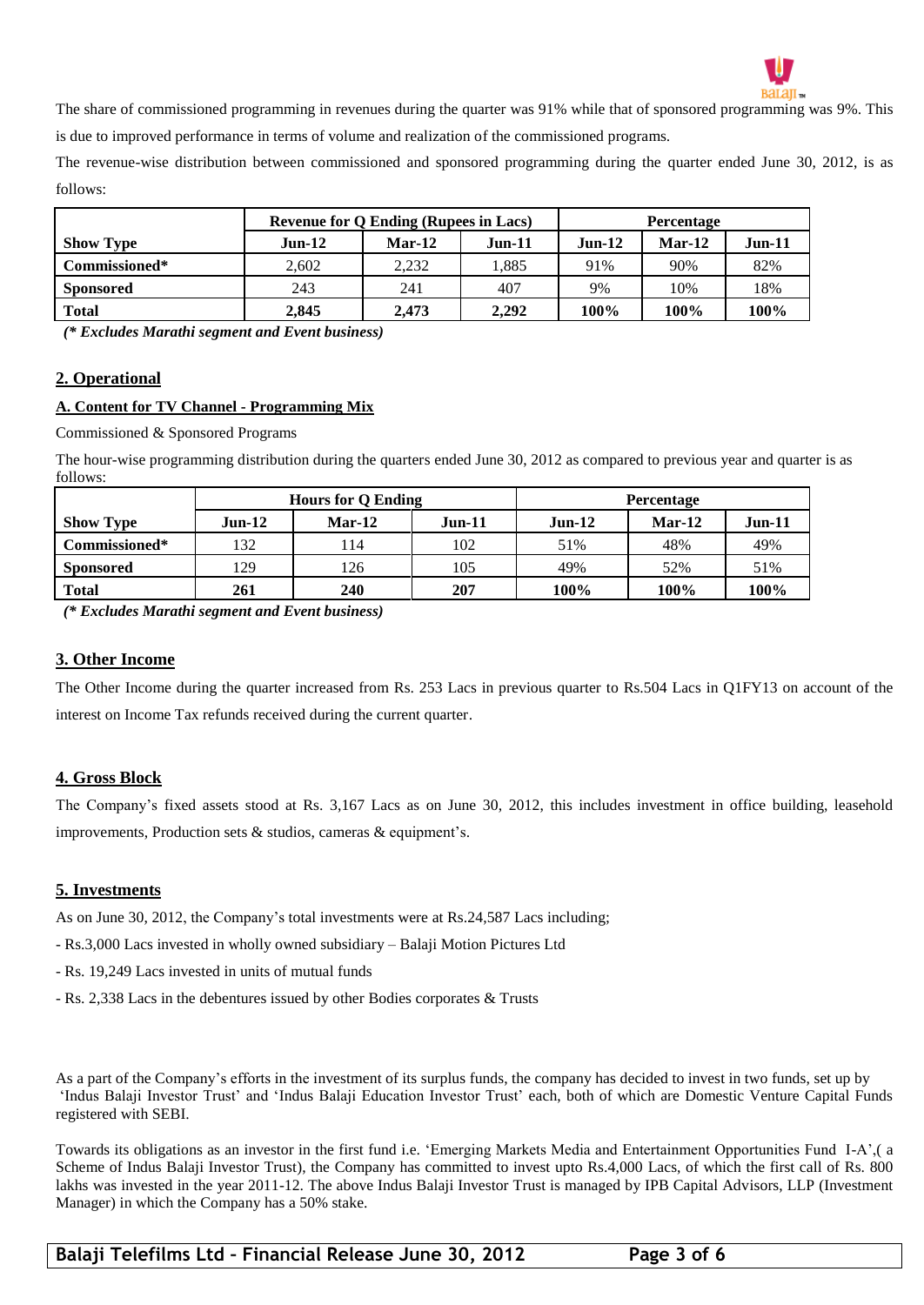

The Investment obligation of Balaji Telefilms Ltd. in the second fund i.e. 'Emerging Markets Education Opportunities Fund I-A', a scheme of Indus Balaji Education Investor Trust is yet to be finalized. The Indus Balaji Education Investor Trust is managed by Indus Balaji Education Capital Advisors, LLP (Investment Manager) in which the company has a 37.50% stake.

#### **6. Debtors**

The Company's debtors (in days of income) are at 91 days as on June 30, 2012.

#### **7. Loans and advances**

A) Short term Loans and advances as at  $30<sup>th</sup>$  June 2012 amounts to Rs.9,054 Lacs

The Company's principal loans and advances comprised;

1) Loan to the Subsidiary Balaji Motion Pictures Ltd. of Rs.6,654 Lacs

2) Advance Tax Rs. 1,792 Lacs

3) Other advances Rs.608 Lacs

B) Long Term Advances as at  $30<sup>th</sup>$  June 2012 amounts to Rs. 2,047 Lacs

The principal loans and advances comprises of;

1) Loan to Balaji Employee Foundation Rs.1,000 Lacs

2) Deposits for leased properties Rs.1,039 Lacs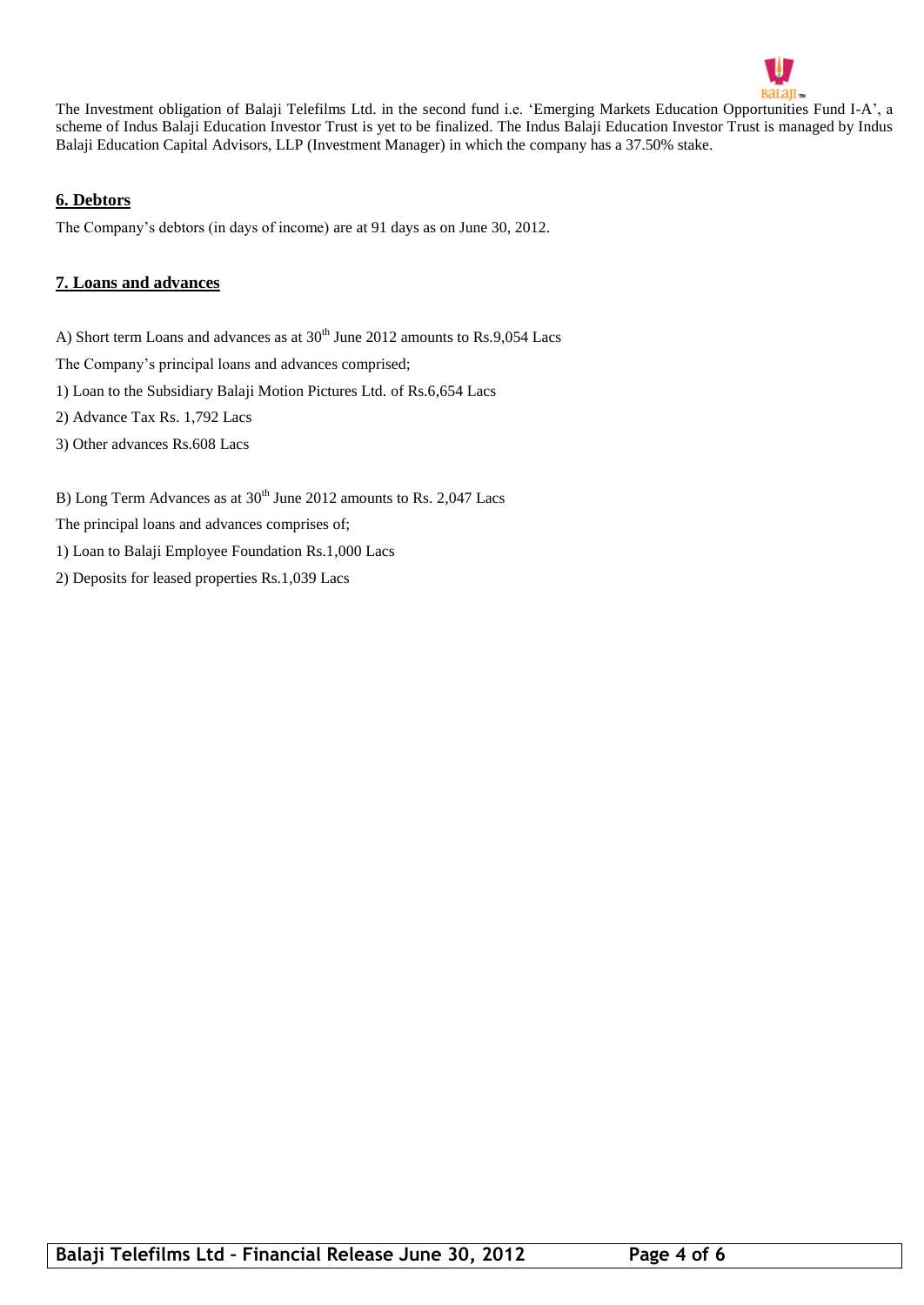

# **II. BALAJI MOTION PICTURES LTD**

Within three years of its renewed focus, BMPL has firmly established its place among the top 5 Indian motion picture studios. The youngest and fastest growing entity in the business today, BMPL has become synonymous with commercial cutting edge cinematic content supported by intensive and innovative marketing.

The studio has a number of award-winning and acclaimed box office blockbusters to its credit. Once Upon A Time in Mumbai & Love Sex Aur Dhokha set the ball rolling in 2010.

With four releases, 2011-12 saw the rapid emergence of Alt Entertainment, BMPL's alternate brand, which stands for new-age cinema with alternate sensibilities. Shor in the City, an urban drama, emerged as the most acclaimed film of the year, while Ragini MMS, a paranormal thriller made on a shoe-string budget, became the biggest sleeper hit. Alt's foray into regional cinema with its maiden State Award-winning Marathi co-production, Taryanche Bait, was received with an overwhelming response and set new box office precedents. The year ended on a crescendo with the runaway success of The Dirty Picture, unarguably, the most acclaimed, celebrated and discussed film of Indian cinema.

Continuing its exponential growth curve, BMPL released Kya Super Kool Hain Hum in Q2FY13 on  $27<sup>th</sup>$  July 2012 and is expected to release at least one more major film in 2012-2013 and at least four films in 2013-2014. The company is focussing on its development efforts to ensure a healthy and steady pipeline for the years ahead. These efforts would be a mix of development of concepts for inhouse productions (e.g. Once Upon a time in Mumbai Again), co-productions (e.g. Shootout at Wadala, Lootera) and signing of key talent i.e. Directors and writers.

The company has opted to consolidate the results of its subsidiary in its quarterly results starting this quarter as a measure of further transparency in its results. The income reflected in the subsidiary in the current quarter is ancillary income from the previous year releases. In the 1<sup>st</sup> quarter there has been no film release by the company and hence the results show a loss (Rs. 240 Lacs) primarily on account of administrative expenses (including staff costs) and marketing expenses. The marketing expenses to the extent of Rs. 87 lakhs, pertaining to various films have been expensed off in the current quarter and have not been matched to the revenue of the films they pertain to, in accordance with the requirements of the relevant Accounting Standards.

The quarterly results of the company going ahead are expected to be 'lumpy' depending on the Film releases during the relevant quarters. The second quarter of the Company will include the results of Kya Super Kool Hain Hum, which was released on  $27<sup>th</sup>$  July, 2012.

Kya Super Kool Hain Hum has opened excellently at the box office with an NBOC (Net Box Office Collections) of approx. 22 crore over the first weekend. The company had de-risked the revenues of the Film by selling the India Theatrical rights on a Minimum Guarantee basis. The Satellite and Music rights of the film were also sold in prior months. This has ensured that the film will be a highly profitable and successful project of the company, which has further been validated by the collections in the first weekend of the release.